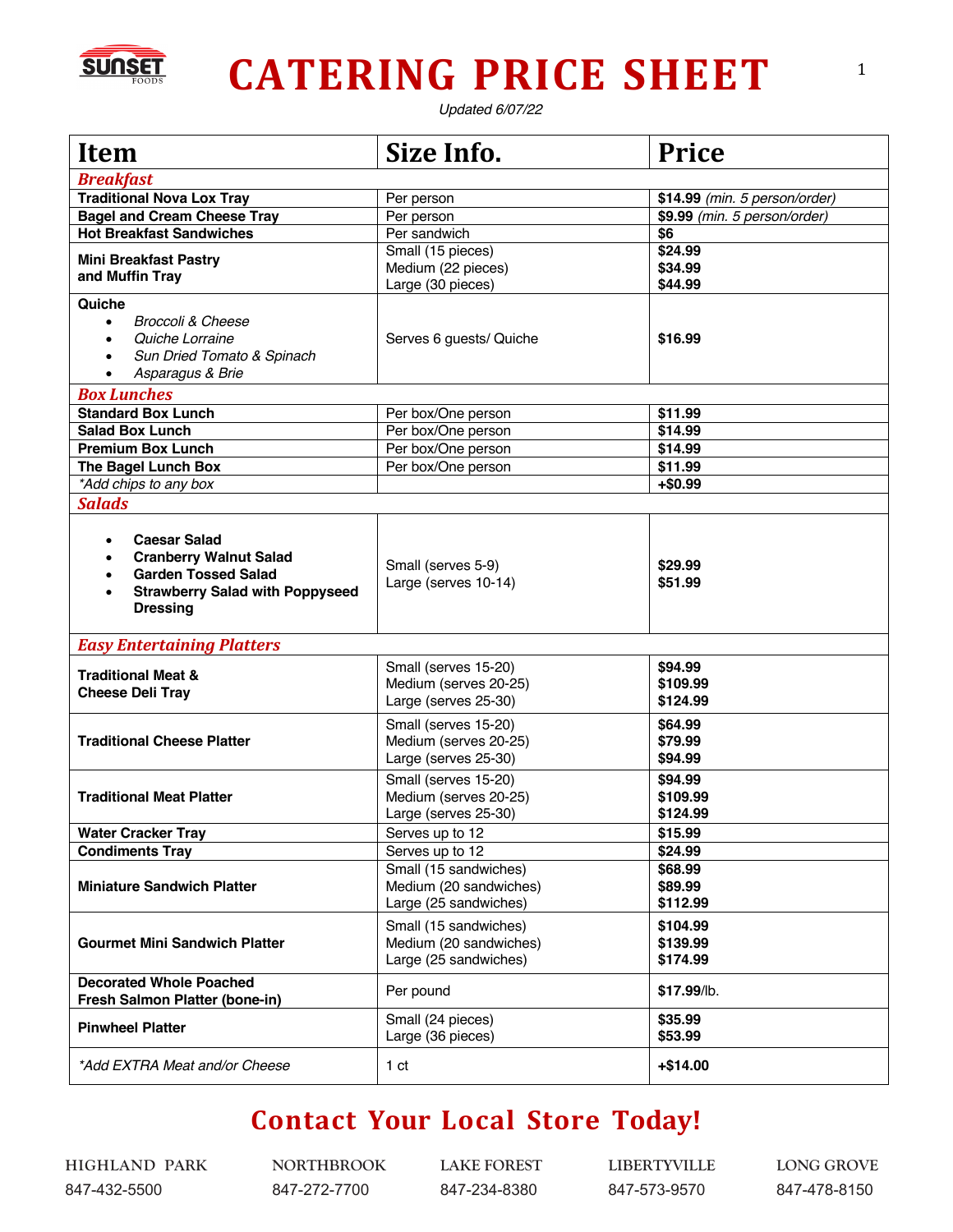| <b>Item</b>                                                     | Size Info.                                   | <b>Price</b>        |
|-----------------------------------------------------------------|----------------------------------------------|---------------------|
|                                                                 |                                              |                     |
| <b>Fruit Trays</b>                                              |                                              |                     |
|                                                                 | Small (serves 10-15)                         | \$49.99             |
| <b>Elegant Fruit Platter</b>                                    | Medium (serves 15-25)                        | \$64.99             |
|                                                                 | Large (serves 25-35)                         | \$79.99             |
| <b>Traditional Fruit Tray</b>                                   | Small (serves 10-15)                         | \$34.99             |
|                                                                 | Medium (serves 15-25)                        | \$44.99             |
|                                                                 | Large (serves 25-40)                         | \$64.99             |
| <b>Mixed Berry Tray</b>                                         | <b>Serves 15-20</b>                          | \$42.99             |
| <b>Fruit Salad</b>                                              | Small (serves 5-6)<br>Large (serves 8-10)    | \$24.99<br>\$44.99  |
| <b>Vegetable Trays</b>                                          |                                              |                     |
|                                                                 | Small (serves 10-15)                         | \$34.99             |
| <b>Traditional Vegetable Tray</b>                               | Medium (serves 15-25)                        | \$44.99             |
|                                                                 | Large (serves 25-40)                         | \$64.99             |
|                                                                 |                                              |                     |
| <b>Gourmet Vegetable Crudités</b>                               | Small (serves 10-15)<br>Large (serves 25-35) | \$39.99<br>\$79.99  |
|                                                                 | Small (serves up to 10)                      |                     |
| <b>Seasonal Grilled Vegetable Platter</b>                       | Medium (serves up to 15)                     | \$39.99<br>\$49.99  |
|                                                                 | Large (serves up to 20)                      | \$59.99             |
| <b>Seafood</b>                                                  |                                              |                     |
|                                                                 |                                              |                     |
|                                                                 | 30 piece (serves 8-10)                       |                     |
| <b>Crab Claw Platters</b>                                       | 50 piece (serves 10-12)                      | <b>Market Price</b> |
|                                                                 | 70 piece (serves 12-14)                      |                     |
|                                                                 | 90 piece (serves 14-16)                      |                     |
|                                                                 | 40 piece (serves 8-10)                       | \$49.98             |
|                                                                 | 60 piece (serves 10-12)                      | \$74.98             |
| <b>Gulf Shrimp Platters</b>                                     | 80 piece (serves 12-14)                      | \$99.98             |
|                                                                 | 100 piece (serves 14-16)                     | \$124.98            |
| <b>Appetizers</b>                                               |                                              |                     |
| <b>Roasted Prosciutto Wrapped Asparagus</b>                     | Per dozen                                    | \$24.99             |
| <b>Traditional Chicken Wings Tray</b>                           |                                              |                     |
| <b>BBQ</b>                                                      | Per dozen                                    | \$14.99             |
| Teriyaki<br>$\bullet$                                           |                                              |                     |
| <b>Buffalo</b><br>$\bullet$                                     |                                              |                     |
| <b>Succulent Vegetarian</b>                                     |                                              |                     |
| <b>Mini Skewers</b>                                             | Per dozen                                    | \$19.99             |
| <b>Marinated Caprese</b><br>$\bullet$<br>Antipasto<br>$\bullet$ |                                              |                     |
| <b>Gourmet Open-Faced Cocktail Sandwiches</b>                   |                                              |                     |
| <b>Beef Tenderloin</b><br>$\bullet$                             |                                              |                     |
| <b>Smoked Salmon</b>                                            | Per dozen                                    | \$29.99             |
| Caprese<br>$\bullet$                                            |                                              |                     |
| <b>Bacon Wrapped Medjool Dates</b>                              | Per dozen                                    | \$19.99             |
| <b>Franks in a Blanket</b>                                      | Per dozen                                    | \$14.99             |
| <b>Gourmet Stuffed Mushrooms</b>                                | Per dozen                                    | \$19.99             |
| <b>Truffle Mushroom Risotto</b>                                 | Per dozen                                    | \$21.99             |
| in Phyllo                                                       |                                              |                     |
| <b>Gourmet Deviled Eggs</b>                                     |                                              | \$8.49              |
| <b>Classic Filled with Fresh Herbs</b><br>$\bullet$             | Half dozen                                   | \$9.99              |
| Pimento Cheese Filled<br>$\bullet$                              |                                              |                     |
| <b>Hashi Sushi</b>                                              |                                              |                     |
| Hashi Deluxe                                                    | 66 pieces                                    | \$79.99             |
| <b>Hashi Special</b>                                            | 66 pieces                                    | \$64.99             |
| <b>Vegetarian Platter</b>                                       | 64 pieces                                    | \$44.99             |
| <b>Custom Made Trays</b>                                        | Varies                                       | <b>Varies</b>       |